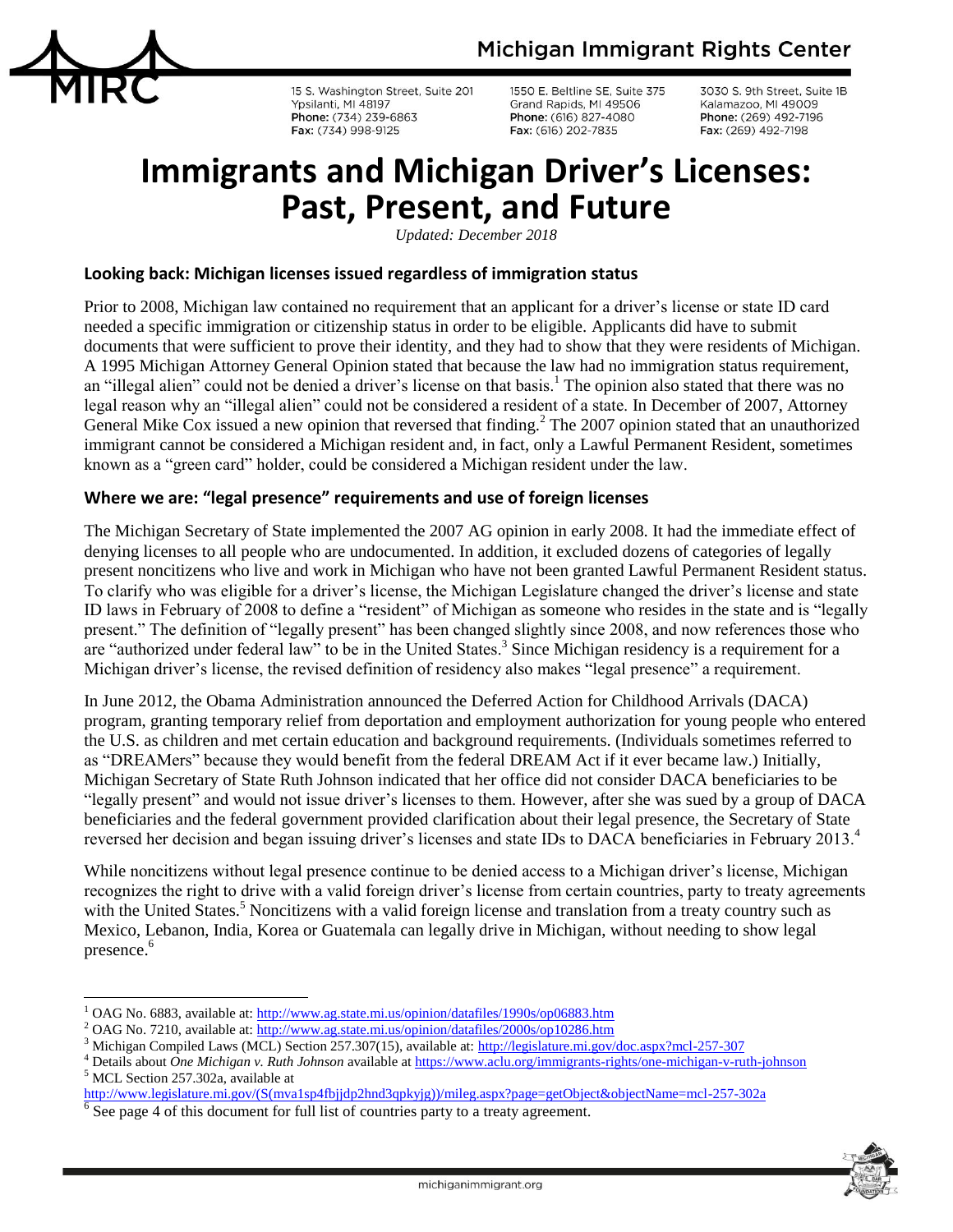#### **Looking forward: REAL ID & opportunities for new law**

Beginning Oct. 1, 2020, the federal government will not allow Michigan residents to board domestic flights or enter federal buildings with a Michigan driver's license or ID card unless it complies with certain federal REAL ID Act requirements. Michigan began issuing these REAL ID cards and licenses in August 2017. Michigan also continues to issue standard IDs and licenses. Beginning in October 2020, these standard IDs and licenses will not be accepted as a form of federal identification but will continue to be valid for driving and other identification purposes. REAL ID licenses for federal identification require proof of "lawful status" and differentiate between temporary and permanent types of status. Michigan's standard licenses continue to require proof of "legal presence" which is slightly broader. See below for a comparison:

| REAL ID license: "lawful status" |                                                  | Standard License: "legal presence"            |
|----------------------------------|--------------------------------------------------|-----------------------------------------------|
| Lawful Status                    | Temporary Lawful Status                          | Legal Presence                                |
| Permanent resident               | Nonimmigrant status                              | Broader than "lawful status." Includes all    |
| (green card)                     | <b>TPS</b>                                       | statuses listed to the left. In addition, may |
| Asylee                           | Deferred action/DACA                             | include others, i.e. Order of supervision'    |
| Refugee                          | Pending applicant for asylum, TPS, or green card | Applicant for Cancellation w/EAD              |

The Michigan Secretary of State publishes documentation requirements for proving legal presence on its website.<sup>7</sup> The current list of accepted documents contains serious deficiencies that have created significant issues for applicants, especially when applying for a standard license. The list is overly narrow and fails to differentiate between documents needed for REAL IDs and documents needed for standard licenses. Many advocates have reported that this publication along with lack of appropriate training, have resulted in Secretary of State staff erroneously requiring applicants to present a stamped passport as proof legal presence.

Looking to the future, the State of Michigan could still pass a law allowing standard licenses to be issued without requiring proof of legal presence. The state would still be in full compliance with the REAL ID Act and Michigan-issued REAL IDs would still be valid for federal purposes.

# **Frequently Asked Questions about Driver's Licenses for Michigan Immigrants**

#### **Does federal law prohibit issuing driver's licenses to people who are not legally present in the U.S.?**

No, it doesn't. There is a federal law called the REAL ID Act which establishes criteria for driver's licenses and state IDs to be recognized for "federal purposes" like boarding an airplane or entering a federal building. These REAL ID licenses require proof of lawful status. However, the REAL ID Act also allows states to continue issuing standard licenses, without any immigration status requirements. Michigan currently issues both REAL ID licenses and standard licenses, and could choose to pass legislation eliminating the legal presence requirement for standard licenses. Several states, like Illinois, have already done this.

#### **Who can change the law in Michigan to allow undocumented immigrants to obtain driver's licenses?**

Only the State Legislature can change the law. The Secretary of State cannot change it on her own and neither can the Attorney General or the Governor. The State Legislature could remove the requirements that applicants show "legal presence" for standard license eligibility and state residency or it could create a separate type of driving

l

<sup>&</sup>lt;sup>7</sup> Available at[: https://www.michigan.gov/sos/0,4670,7-127-1627\\_8669\\_9040\\_9043-312849--,00.html](https://www.michigan.gov/sos/0,4670,7-127-1627_8669_9040_9043-312849--,00.html) or in PDF form at [https://www.michigan.gov/documents/DE40\\_032001\\_20459\\_7.pdf](https://www.michigan.gov/documents/DE40_032001_20459_7.pdf)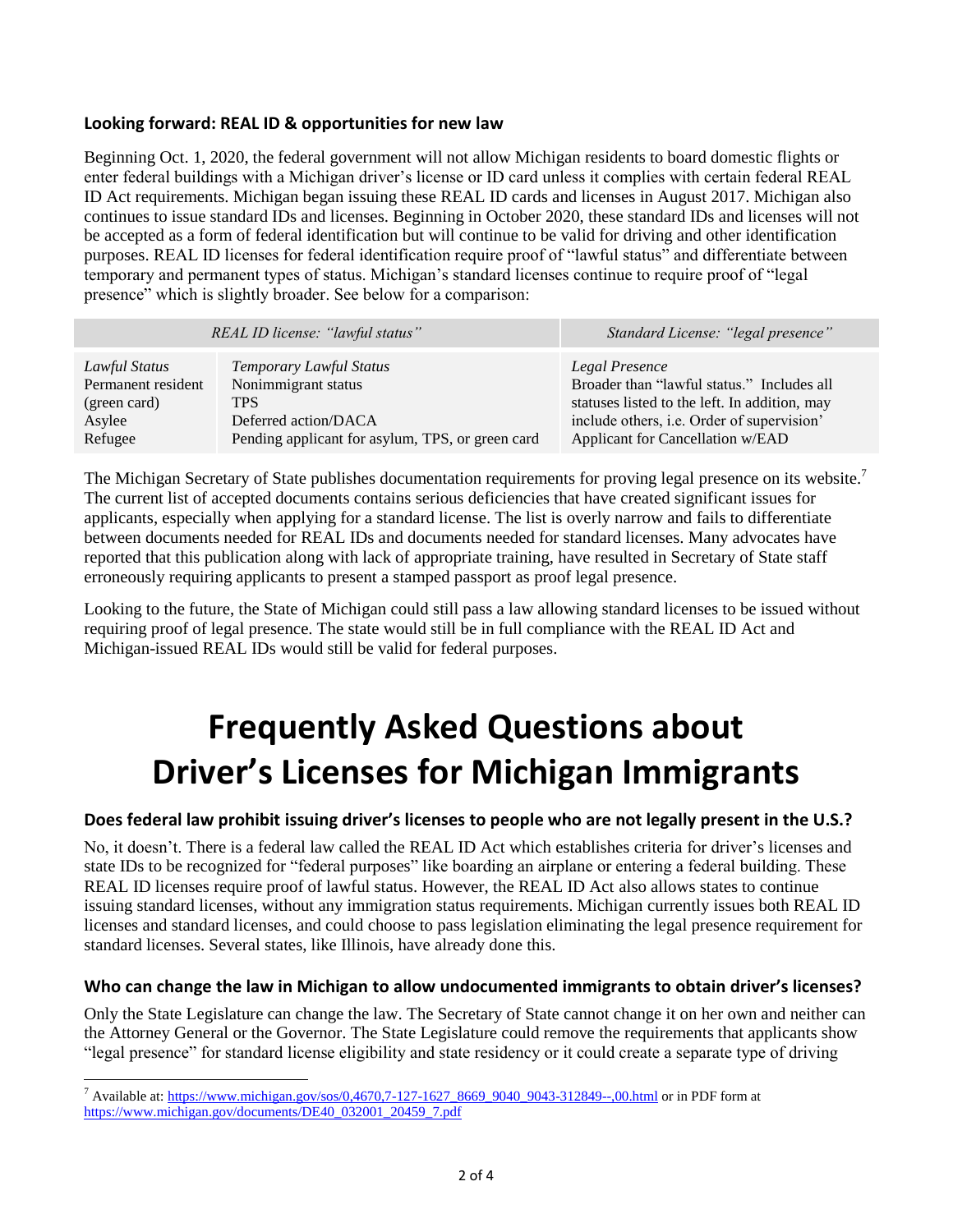license or permit for those who do not demonstrate "legal presence." The Governor would have to sign a bill into law after the State Legislature acted.

#### **Is there a bill pending right now in the Michigan Legislature that would change Michigan law and allow undocumented immigrants to get driver's licenses?**

In 2017 representatives Stephanie Chang and David Pagel introduced House Bills 4794 and 4795 to eliminate the legal presence requirement from the definition of Michigan residency and allow all individuals living in Michigan access to a state ID or driver's license, regardless of immigration status. These bills were nearly identical to bills introduced the previous year (HB5940 and HB5941), by representatives Harvey Santana and Stephanie Change.

#### **Is it possible to get a driver's license with just a Social Security number?**

No. Michigan law requires legal presence, not having a Social Security number. Being legally present and having a Social Security number are somewhat related, but are not the same thing. Some people who are not legally present have Social Security numbers and some people who are legally present do not have them. The law does require that people who actually have Social Security numbers provide them to the Secretary of State. Those who do not have them but are legally present can provide documentation from Social Security that they are not eligible for a number.

#### **Can Deferred Action for Childhood Arrivals (DACA) beneficiaries get Michigan driver's licenses now?**

Yes, if they have current DACA status.

#### **Can I use a foreign driver's license, from my home country to drive in Michigan?**

If you are a U.S. citizen or you are legally present and you live in Michigan, you might be required to get a Michigan driver's license. However, if you do not have "legal presence" under current law you are not considered a Michigan resident for purposes of a driver's license and you may be permitted to drive with a valid foreign license. If your license is from a "treaty country" (see page 4), you can use it to drive legally, as long as you also carry an "International Driving Permit" or, if that's not available, a translation of your license with a color photo (see page 4). If your license is from a "non-treaty country," you must also have "a valid passport, a valid visa, or other valid documents to verify [your] legal presence in the U.S."<sup>8</sup>

#### **Can I use an International Driver's License to drive in Michigan?**

No, however some individuals may be permitted to drive with a *foreign* license (see above). "International Driver's Licenses" don't actually exist. They are often confused with the International Driving Permit (IDP), which is a translation of a current valid driver's license into several languages. The IDP is not valid by itself – it can only be used together with a valid foreign license. It is only valid for one year and is not valid in the country where it is issued.

#### **How can I stay informed about changes to Michigan laws affecting immigrants?**

Join the Michigan Immigrant Rights Center's email lists by emailing us at [mirc@michiganimmigrant.org,](mailto:mirc@michiganimmigrant.org) "like" us on Facebook, and check our website, [www.michiganimmigrant.org](http://www.michiganimmigrant.org/) frequently!

l <sup>8</sup> MCL Section 257.302a, available at

[http://www.legislature.mi.gov/\(S\(mva1sp4fbjjdp2hnd3qpkyjg\)\)/mileg.aspx?page=getObject&objectName=mcl-257-302a](http://www.legislature.mi.gov/(S(mva1sp4fbjjdp2hnd3qpkyjg))/mileg.aspx?page=getObject&objectName=mcl-257-302a)